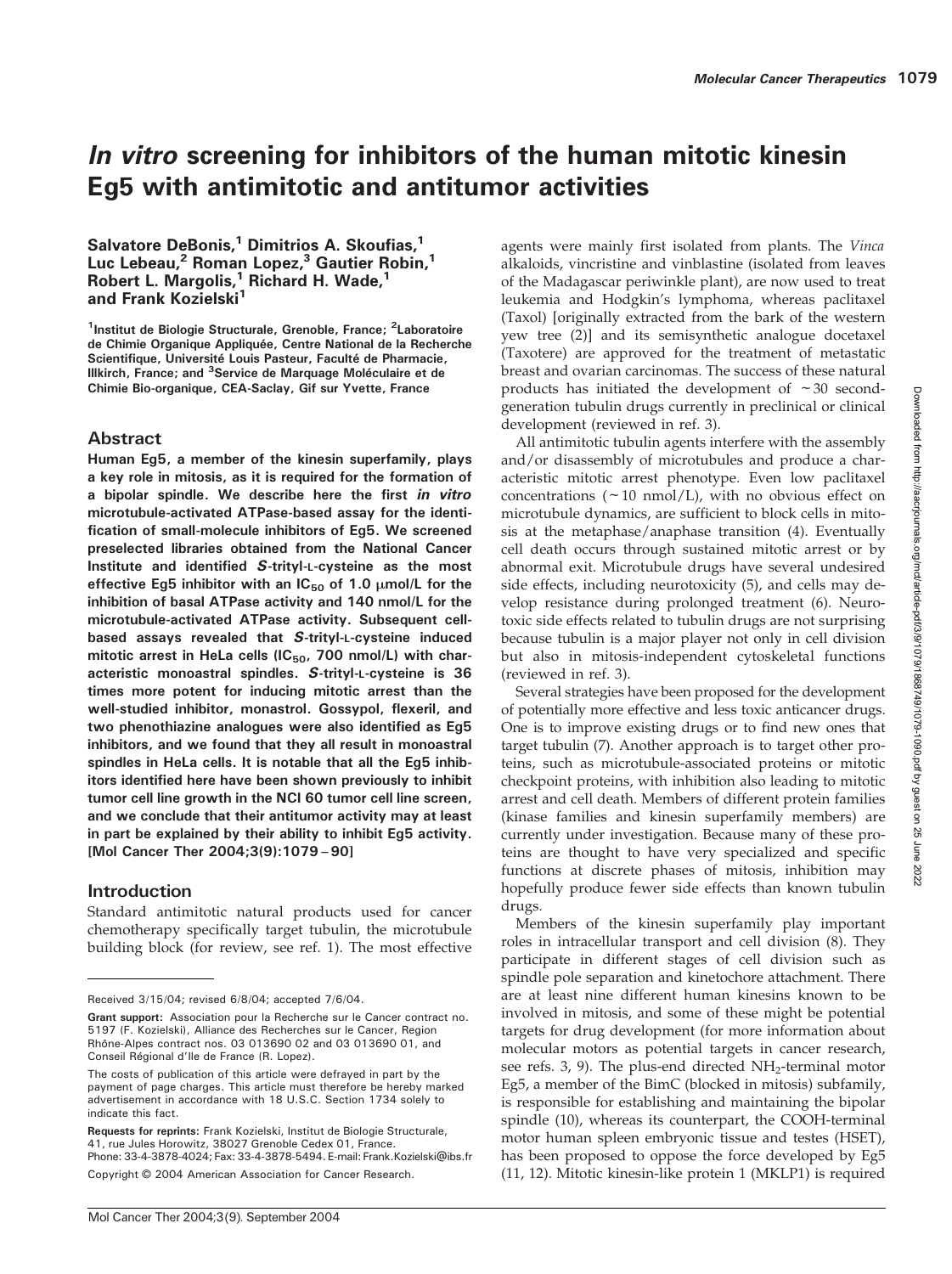for mitotic progression (13). Human KIF4 is associated with chromosomes during mitosis (14). The kinetochore-associated motor CENP-E is essential for chromosome alignment (15). The DNA binding protein Kid is involved in chromosome movement during mitosis (16–18). Mammalian centromere-associated kinesin (MCAK) is associated with the centromere region during mitosis (19). M-phase phosphoprotein 1 (MPP1) is required for completion late in cytokinesis (20, 21). Human RB6K (22) is essential for cytokinesis (23). Other kinesins may turn out to be involved in mitosis when more of the 40 different kinesins reported in the human genome are investigated in detail (24).

Microinjection of antibodies against human Eg5 leads to a stable mitotic block with monoastral microtubule arrays (10, 25), similar to the mitotic arrest observed with drugs that interfere with microtubule assembly. Subsequently, and not unexpectedly, Mayer et al. (26) showed very elegantly that it is possible to specifically target cell division proteins other than tubulin by using a small molecule, monastrol, which targets Eg5 and leads to mitotic arrest. This work on monastrol subsequently led to considerable activity in several fields such as in chemistry for the improved synthesis of monastrol, enantioseparation, and synthesis of monastrol analogues (27–29); in biochemistry for the in-depth characterization of the monastrol-Eg5 interaction (30, 31); in structural biology for the crystallographic structure of human Eg5 in the native form (32) and complexed with monastrol (33); and in cell biology for the detailed characterization of the inhibition of Eg5 during the cell cycle (34, 35). Recently, a new natural product has been described that is extracted from a soil-isolated fungus and named terpendole E, which also targets human Eg5 leading to mitotic arrest (36). A series of 2-(aminomethyl) quinazolinone derivatives has been identified that leads to mitotic arrest and cell death by targeting Eg5 (37); among these, SB-715992 is in phase II for evaluation in anticancer therapy (38). The same approach can in principle be applied to other kinesin motors essential for mitotic spindle function (39).

Kinesins possess an intrinsic basal ATPase activity, which is stimulated in the presence of microtubules by a factor varying from several hundred up to 10,000 times. This characteristic feature can be exploited for high throughput screening. Using different preselected small-molecule libraries from the National Cancer Institute (NCI, Bethesda, MD), we applied a conventional *in vitro* screening procedure to search for compounds inhibiting the ATPase activity of mitotic Eg5. We show that several of the detected inhibitors induce the formation of monoastral spindles and arrest HeLa cells in mitosis. The observed monoastral spindle phenotype is similar to that induced by monastrol and is consistent with an inhibition of Eg5 function. By comparing these results to the NCI database, Eg5 is shown to be the target for several of the tumor growth inhibitors listed in the NCI 60 cell tumor screen. Some of these molecules might serve as starting points for the development of new anticancer drugs with improved specificity and efficacy.

# Experimental Procedures **Materials**

The 96-well clear plate for screening is from Greiner Bio-One (Frickenhausen, Germany). Chromatographic materials (High-Trap SP and Q-Sepharose, Superose 12) were purchased from Amersham Pharmacia Biotech (Piscataway, NJ). Chemicals for ATPase assays were from sources indicated by Hackney and Jiang (40). Paclitaxel was from Sigma Chemical Co. (St. Louis, MO) and docetaxel was a gift from Rhone-Poulenc (now Aventis, Paris, France). Small-molecule libraries, potential inhibitors, and inhibitor derivatives are from the NCI at the NIH. All other chemicals were bought from Sigma Chemical.

# Purification of Kinesin Motors

The purification of human Eg5 (monomeric construct Eg52-386), conventional kinesin, Drosophila melanogaster nonclaret disjunctional (Ncd), and Aspergillus nidulans BimC has been described previously (31).

## Purification of Tubulin

Tubulin was purified from bovine brain as described earlier (41), aliquoted at 15 mg/mL, frozen in liquid nitrogen, and stored at  $-80^{\circ}$ C. For the microtubule-activated ATPase activity of Eg5 used in the initial screening procedure, tubulin was polymerized into microtubules overnight at  $37^{\circ}$ C at 50  $\mu$ mol/L (5 mg/mL) in the presence of  $10 \mu$ mol/L paclitaxel.

# Measurement of ATPase Rates

All experiments were done at room temperature using the 96-well Sunrise photometer (Tecan, Maennedorf, Switzerland) at a final volume of  $200$  to  $250 \mu L$  per well. Steady-state microtubule-activated ATPase rates were measured using the pyruvate kinase/lactate dehydrogenase– linked assay in buffer A25A [25 mmol/L potassium ACES (pH 6.9), 2 mmol/L magnesium acetate, 2 mmol/L potassium EGTA, 0.1 mmol/L potassium EDTA, 1 mmol/L  $\beta$ -mercaptoethanol (40)]. In the presence of paclitaxel stabilized microtubules, 300 nmol/L Eg $5_{2-386}$  was used for the assay, and in the absence of microtubules, the basal ATPase activity was measured using  $4 \mu$ mol/L Eg5<sub>2-386</sub> for either the above assay or the malachite green assay. For optimal inhibitor solubility, the assays were done in the presence of up to 2.2% DMSO. A control experiment at this DMSO concentration showed no effect on the microtubule-activated ATPase activity. The data were analyzed using Kaleidagraph 3.0 (Synergy Software, Reading, PA) and Microsoft Excel to obtain the kinetic variables  $k_{\text{cat}}$ ,  $V_{\text{m}}$ , and  $K_{50\%}$ , microtubules.

#### Small-Molecule Libraries

Small-molecule libraries used in this study are from the NCI/NIH. The structural diversity set (1,990 molecules) represents the structural diversity of 140,000 molecules kept on 96-well plates. Detailed information about the composition is available elsewhere.<sup>4</sup> The mechanistic set (879 molecules) is unique because the molecules from this screen represent a broad range of growth inhibition

<sup>4</sup> http://dtp.nci.nih.gov/branches/dscb/diversity\_explanation.html.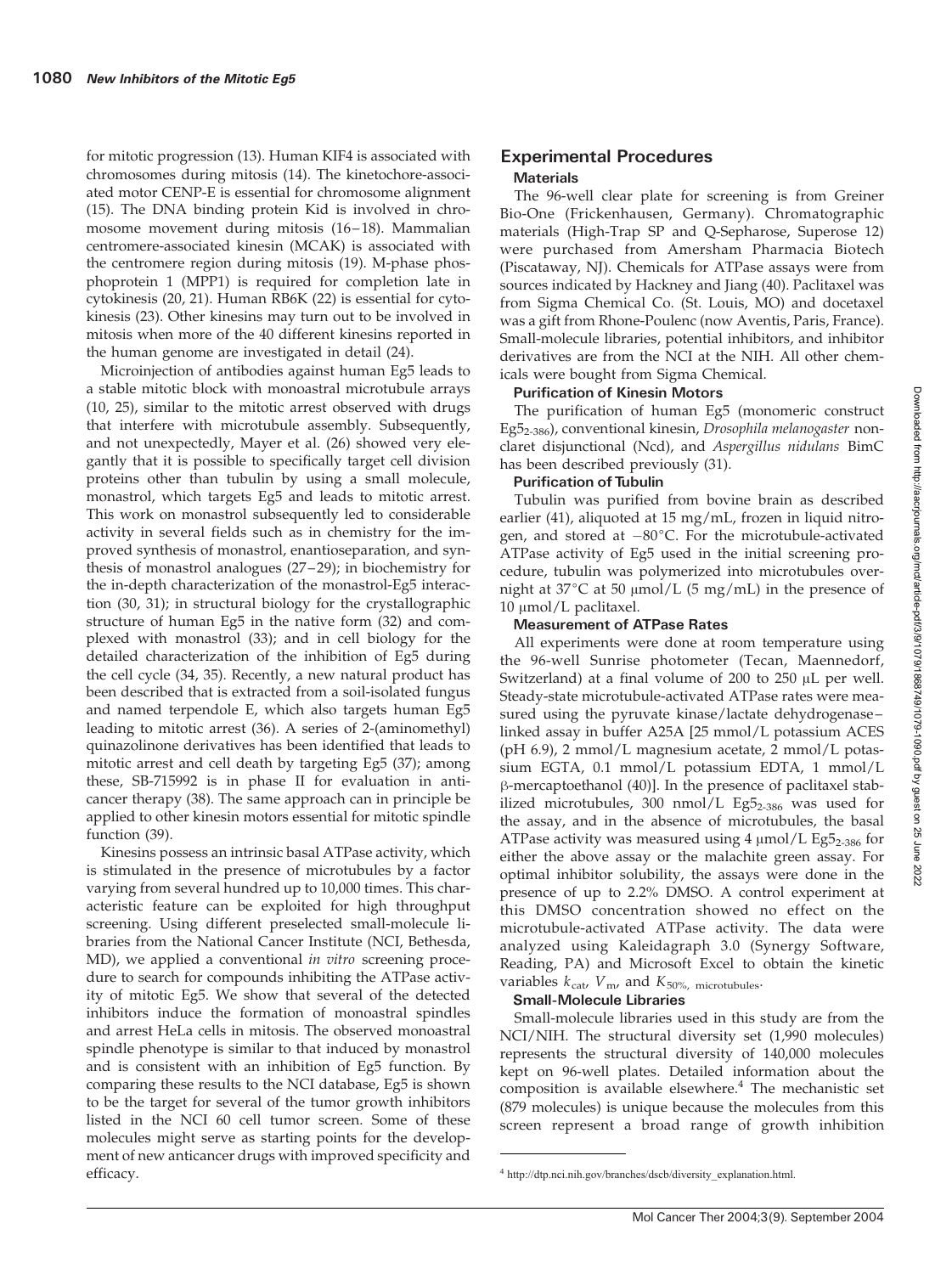patterns in the NCI 60 tumor cell line screen based on the  $GI<sub>50</sub>$  activity of the compounds.<sup>5</sup> Inhibitor analogues tested in this study are from the Drug Synthesis and Chemistry Branch, Developmental Therapeutics Program, Division of Cancer Treatment and Diagnosis (NCI) database. The quality of small organic molecules that have been found to inhibit human Eg5 activity was tested using liquid chromatography-mass spectrometry.

## NCI 60 Tumor Cell Line Screen and Definitions of Antitumor Activity

A detailed description of the DTP human tumor cell line screen can be found elsewhere<sup>6</sup>  $(42-44)$ . When comparing our screening data with the data from the NCI 60 tumor cell line screen, we used the NCI Cancer Screen Current Data DTP 60 Cell/5 Dose (September 2003).  $GI_{50}$ is 50% inhibition of growth.  $IC_{50}$  is the median inhibitory concentration.

# In vitro Inhibitor Screening of Human Eg5

A mixture  $(244 \mu L)$  of paclitaxel stabilized microtubules in buffer A25A and enzymes was aliquoted onto a 96-well clear plate. For the structural diversity set, small molecules ( $2.5 \mu L$ ) were added to a final concentration of  $100$  $\mu$ mol/L. Small molecules of the mechanistic set were measured at a final concentration of 50  $\mu$ mol/L. The first (A1-H1) and last (A12-H12) column of each 96-well plate were used for negative (the activity of Eg5 in the absence of any inhibitor) and positive (inhibition of Eg5 activity by monastrol) controls. After adding  $4 \mu L$  Eg5 to all  $96$ wells, using either 8-channel or 12-channel Pipetman, the solutions were mixed and the absorbance at 340 nm was measured for 5 to 10 minutes, taking measurements every 5 seconds for each well. Data were imported into Microsoft Excel and treated automatically. The Z factor (45) was used as a criterion for judging the quality of the collected data. Molecules for which the measured ATPase activity was reduced by more than three times the SD of the mean of the uninhibited ATPase activity for each plate (eight data points) were considered as potential inhibitors of Eg5 activity and aliquoted into two new 96-well plates (154 molecules). As a second step, the basal ATPase activity of these selected molecules was measured at 50  $\mu$ mol/L using Eg5 at 3.4  $\mu$ mol/L. The inhibition of the final 15 molecules was tested using the malachite green assay.

# Determination of  $IC_{50}$  Values by Inhibiting the *In vitro* ATPase Activity

The  $IC_{50}$  values for the inhibition of in vitro basal and microtubule-activated ATPase activities of kinesin motors were determined as described recently (31). Monastrol was used as a positive control. When necessary, the inhibitory concentrations were adapted depending on the initial  $IC_{50}$ value. Each inhibitory concentration was measured three times and averaged data points are shown with error bars  $\pm$  SD.

# Cell Culture Immunofluorescence Microscopy

HeLa cells were grown on DMEM (Life Technologies, Rockville, MD) supplemented with 10% fetal bovine serum (Hyclone, Logan, UT) and maintained in a humid incubator at  $37^{\circ}$ C in 5% CO<sub>2</sub>. Cells were left to adhere for at least 36 hours on poly-D-lysine–coated glass in 24-well plates before addition of the drugs. Following incubation with drugs for 8 hours, cells were fixed with 1% paraformaldehyde-PBS at 37°C for 3 minutes followed by an incubation in 100% methanol at  $-20^{\circ}$ C for 5 minutes and washed with PBS for 5 minutes. After two additional 5-minute washes, fixed cells were incubated with  $YL1/2$  anti- $\alpha$ -tubulin (a generous gift from Dr. J.V. Kilmartin, Medical Research Council, Cambridge, United Kingdom) for 1 hour and with a FITC-conjugated goat anti-rat secondary antibody (The Jackson Laboratory, West Grove, PA) for 30 minutes and counterstained with propidium iodide. Images were collected with a MRC-600 laser scanning confocal apparatus (Bio-Rad Laboratories, Hercules, CA) coupled to a Nikon Optiphot microscope (Melville, NY).

# **Results**

To use the inhibition of the microtubule-activated ATPase activity of human Eg5 as a selection criterion, we first needed to find a stable and active Eg5 construct that could be easily purified in large amounts. Cloning, expression, and purification of several human Eg5 constructs have been reported previously (31). Monomeric Eg5 (i.e., the construct  $Eg5_{2-386}$ ) was found to be the most stable construct and could be purified in the fully active state in large enough quantities to develop and perform the high throughput screen. Stability was examined by measuring ATPase activity over a 5-day period at  $4^{\circ}$ C and at room temperature. At  $4^{\circ}$ C, the Eg5 protein is stable for at least 5 days, losing only 20% of its initial activity (data not shown).

# Identification of Potential Eg5 Inhibitors by *In vitro* Screening

The inhibition of Eg5 activity by small molecules was measured using the microtubule-activated ATPase assay at  $100 \mu$ mol/L for molecules from the structural diversity set and  $50 \mu \text{mol/L}$  for molecules from the mechanistic set. The overall Z factor achieved for this test was 0.7, calculated from control data as described in Experimental Procedures. Of the 2,869 molecules tested, 154 molecules inhibited microtubule-activated Eg5 activity. These molecules were regrouped into two 96-well plates and their effect on the basal Eg5 ATPase activity (without microtubules) was measured to exclude molecules that inhibit the microtubule-activated Eg5 activity by influencing, for example, microtubule polymerization and depolymerization. Of the initial 154 molecules, 15 inhibited the basal Eg5 ATPase activity. The overall Z factor for this assay was 0.8. Therefore, 139 molecules inhibited the microtubuleactivated Eg5 ATPase activity without directly targeting Eg5 probably by influencing microtubule depolymeriza-<sup>6</sup> http://dtp.nci.nih.gov/branches/btb/ivclsp.html. **http://dtp.nci.nih.gov/branches/btb/ivclsp.html. tion** or some other component of the assay (lactate

<sup>5</sup> http://dtp.nci.nih.gov/branches/dscb/mechanistic\_explanation.html.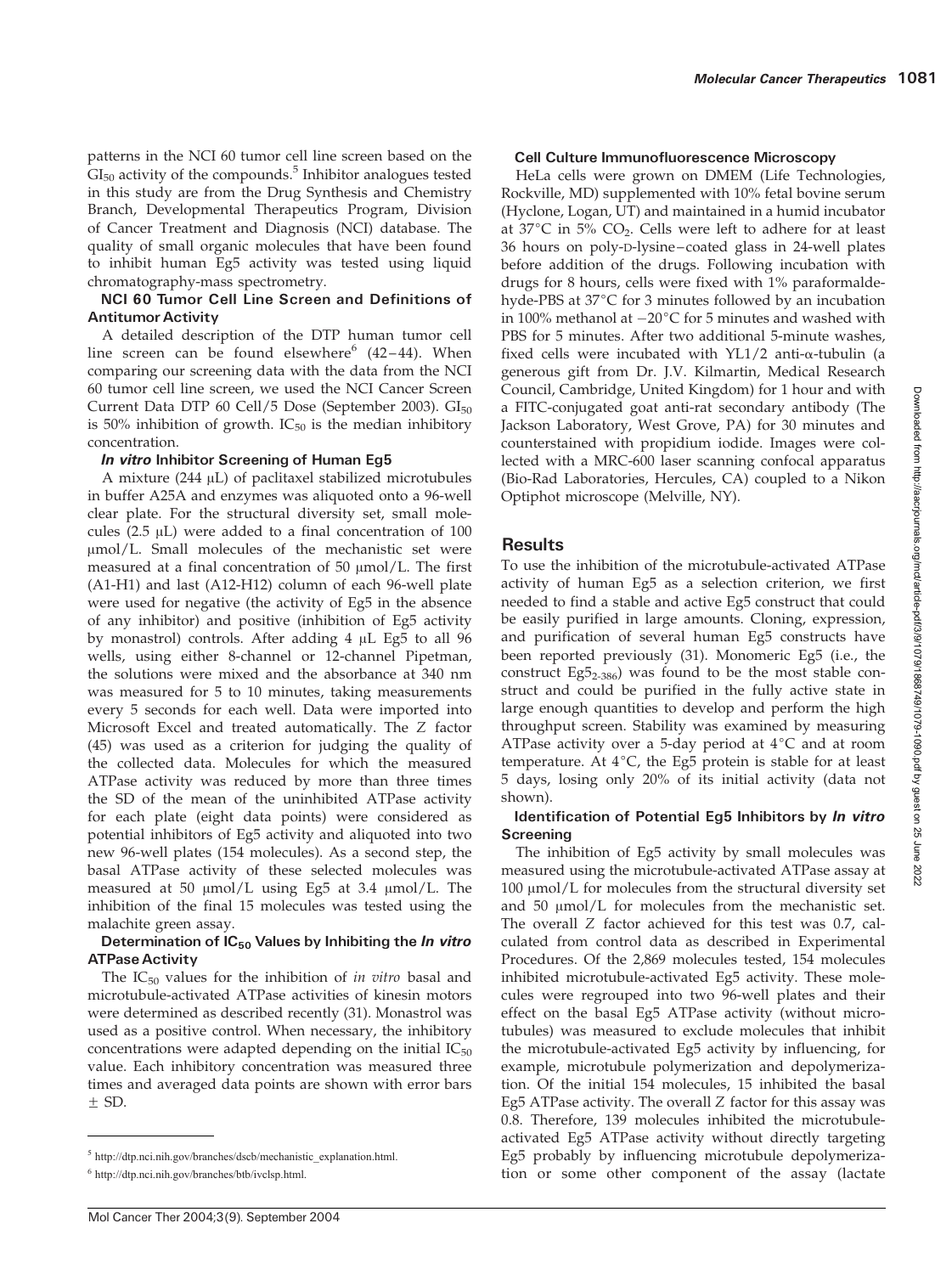dehydrogenase or pyruvate kinase) or by preventing Eg5 from binding to microtubules. To identify molecules, which act on enzymes included in the coupled test (lactate dehydrogenase or pyruvate kinase) and not Eg5 itself, we measured the basal Eg5 ATPase in the presence of the 15 inhibitors using the malachite green ATPase activity test (40). Ten molecules significantly inhibited Eg5 activity. The screening strategy and example of the results obtained by measuring in 96-well plates are summarized in Fig. 1. These molecules were further characterized. The chemical names (and when available trivial names), National Service Center (NSC) numbers referred to as in the text, and chemical structures of Eg5 inhibitors are shown in Table 1.

# Determination of  $IC_{50}$  Values for Basal ATPase Activity

To compare the efficiency of these 10 compounds, we determined the  $IC_{50}$  values by measuring the inhibition



Figure 1. In vitro screening of human Eg5. A, summary of the complete screening procedure employed to identify inhibitors producing a mitotic arrest phenotype in HeLa cells. Of the 2,869 molecules tested, five small molecules significantly provoked monoastral spindles when incubated with HeLa cells. **B**, example of inhibition of the basal ATPase activity of Eg5 using a 96-well screening procedure. Column 1, inhibition of the Eg5 ATPase activity by monastrol used as a control inhibitor. Column 12, uninhibited basal ATPase activity. Columns 2-11, results for small-molecule inhibitors of microtubule-activated Eg5 ATPase activity (at 50  $\mu$ mol/L).

of basal ATPase activity in the absence of microtubules using increasing amounts of inhibitors and included racemic monastrol as a positive control. The results are shown in Table 2. The  $IC_{50}$  values cover a broad range from very low micromolar  $(1.0 \text{ }\mu\text{mol/L})$  concentrations for NSC 83265 up to  $\sim$  145  $\mu$ mol/L for NSC 270718. This clearly proves the usefulness of the in vitro screening procedure because it shows that the assay is sensitive enough to pick up even weakly inhibiting molecules. The inhibition curves of a selected set of inhibitors are shown in Fig. 2.

## Specificity of Eg5 InhibitorsTested on Other Kinesins

The specificity of the Eg5 inhibitors was tested using three other members of the kinesin superfamily: human conventional kinesin (construct HK379) as the prototype for a plus-end directed molecular motor involved in intracellular transport (46, 47); A. nidulans construct Trx\_1-428, a member of the BimC kinesin subfamily (48); and dimeric Ncd (construct MC5) as a minus-end directed prototype kinesin (49). The results are summarized in the last three columns of Table 2. Two compounds (NSC 56817 and NSC 119889) weakly inhibit BimC, whereas NSC 622124 inhibits Ncd. The other seven compounds do not significantly inhibit the three kinesins.

#### Phenotype Description of Eg5 Inhibitors

Two of 10 inhibitors were outstanding. At inhibitory concentrations of 100  $\mu$ mol/L, nearly 100% of mitotic cells treated with NSC 83265 showed monoastral spindles (Fig. 3A). It is noteworthy that interphase HeLa cells seemed to be unaffected and exhibited an apparent normal interphase radial microtubule network even at a S-trityl-Lcysteine concentration of  $100 \text{ }\mu\text{mol/L}$  (Fig. 3B). At  $100$  $\mu$ mol/L NSC 78206, 90% of the mitotic cells had monoastral spindles (Fig. 3C). At 100  $\mu$ mol/L, there was also an accumulation of binucleate cells, indicating that flexeril may inhibit post-metaphase processes, with cells failing in cytokinesis (Fig. 3D). At 100 µmol/L inhibitory concentration, cells treated with NSC 56817, NSC 169676, or NSC 59349 were already dead, indicating high toxicity at this concentration. The experiment was repeated for the three compounds at  $10 \mu$ mol/L and all gave the typical Eg5 phenotype with 20%, 40%, and 40% of all mitotic cells showing mitotic arrest for compounds NSC 59349 (Fig. 3E), NSC 169676, and NSC 56817 (Fig. 3F), respectively. For five compounds (NSC 622124, NSC 119889, NSC 172033, NSC 270718, and NSC 125034), 5% to 50% of the mitotic cells were in mitotic arrest. Based on these preliminary results, we decided to study the following compounds, S-trityl-L-cysteine (NSC 83265), flexeril (NSC 78206), phenothiazine analogues (NSC 169676 and NSC 59349) and gossypol (NSC 56817), in more detail.

## Inhibition of Microtubule-Activated ATPase Activity

We determined  $IC_{50}$  values of the microtubule-activated Eg5 ATPase activity in the presence of the five inhibitors (Table 2). Again, NSC 83265 was the most effective inhibitor with an  $IC_{50}$  of 140 nmol/L. The two phenothiazine analogues (NSC 59349 and NSC 169676) inhibited Eg5 activity in the low micromolar range with an  $IC_{50}$  of 7 and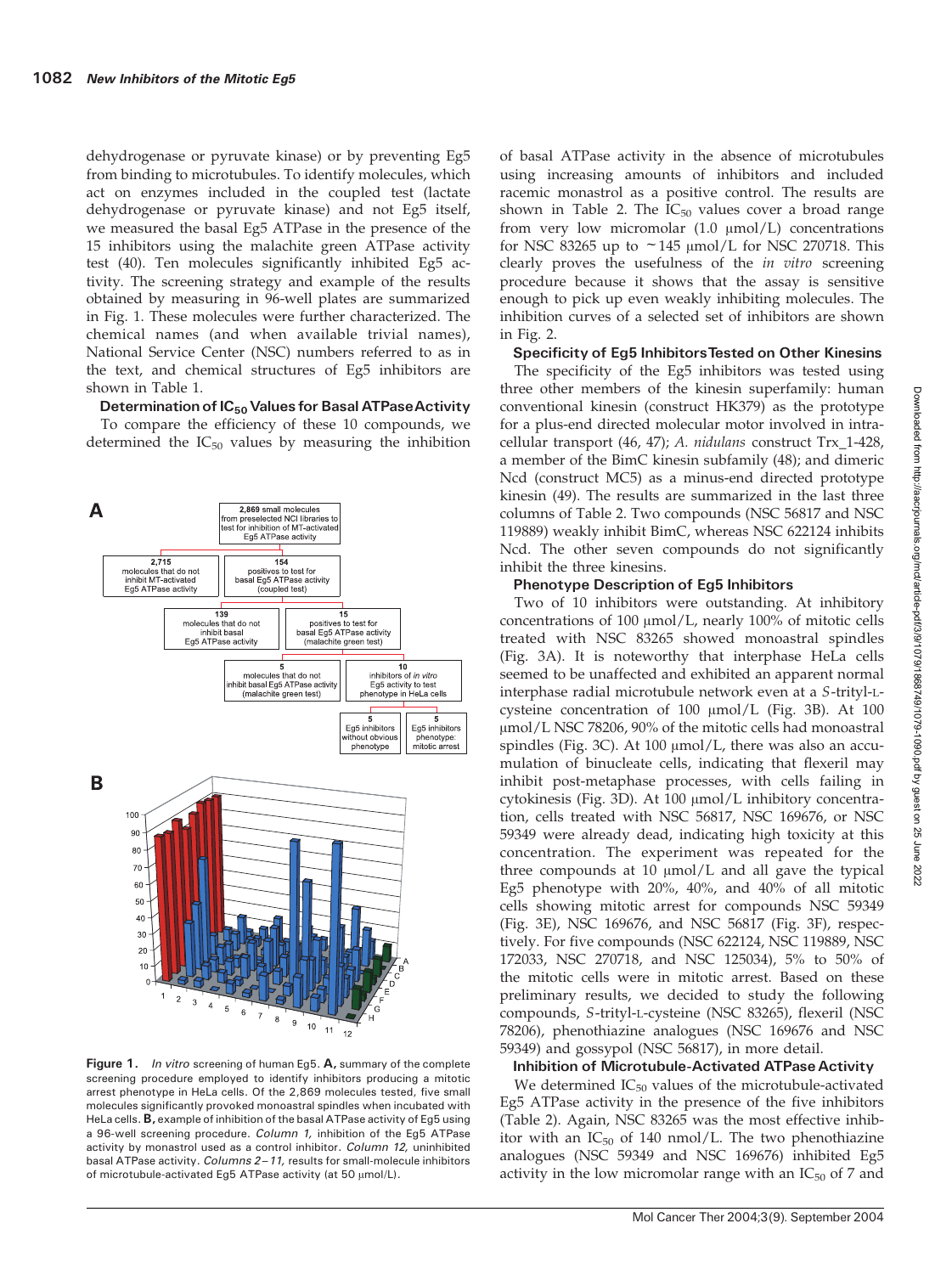| Name                                                                                                                         | NSC No. | Structure                 |
|------------------------------------------------------------------------------------------------------------------------------|---------|---------------------------|
| 1,6,7,1',6',7'-Hexahydroxy-5,5'-diisopropyl-3,3'-dimethyl-<br>[2,2'-binaphthalene]-8,8'-dicarboxaldehyde (gossypol)          | 56817   |                           |
| 2-{[2-(4-{3-[2-(trifluoromethyl)-10H-phenothiazin-10-yl]propyl}-<br>1-piperazinyl)ethyl]amino}-ethanol trihydrochloride      | 169676  | зно                       |
| S-trityl-L-cysteine                                                                                                          | 83265   |                           |
| No structure no name available in chemical databases ( $K_6Mo_{18}O_{62}P_2$ )                                               | 622124  | $\rm K_6Mo_{18}O_{62}P_2$ |
| 3-(5H-dibenzo[a,d]cyclohepten-5-ylidene)-N,N-dimethyl-1-<br>propanamine hydrochloride (flexeril)                             | 78206   | $K_6Mo_{18}O_{62}P_2$     |
| 2,3,4,5-Tetrabromo-6-(3,6-dihydroxy-9H-xanthen-9-yl)-benzoic acid                                                            | 119889  |                           |
| 1,1,2,2-Tetra(3,5-dichloro-4-hydroxyphenyl)ethane                                                                            | 172033  |                           |
| 10-Carboxy-1,2,3,4,5,6,7,8,13,13,14,14-dodecachloro-1,4,4a,4b,5,8,8a,8b-<br>octahydro-11-sulfo-1,4:5,8-dimethanotriphenylene | 270718  |                           |
| 2,2'-Dithiobis-(8-quinolinol)                                                                                                | 125034  |                           |
| 8-[3-(2-Chloro-10H-phenothiazin-10-yl)propyl]-8-azabicyclo[3.2.1]octane-<br>3-ol, compound with ethanesulfonic acid          | 59349   |                           |

# Table 1. New inhibitors of the human Eg5 ATPase activity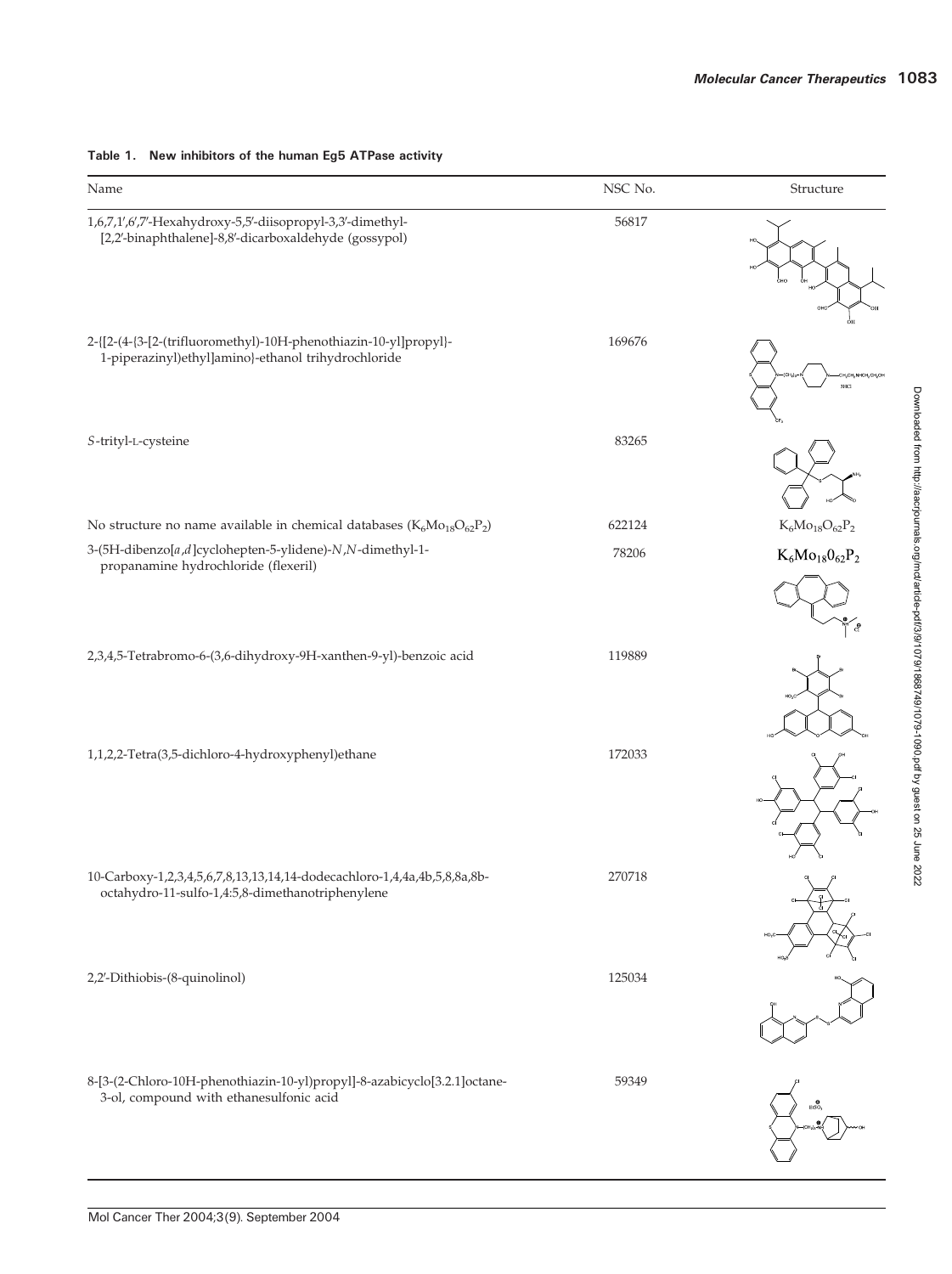| NSC No. | $HSEg5* Eg5_{2-386}$ |                  | Human Conventional Kinesin HK379 A. nidulans BimC Trx 1-428 |            | Dimeric Ncd MC5 |
|---------|----------------------|------------------|-------------------------------------------------------------|------------|-----------------|
|         | $-Microtubules$      | $+$ Microtubules |                                                             |            |                 |
| 56817   | $25 \pm 3.6$         | $10.8 \pm 3$     | NI                                                          | $140 + 30$ | NI              |
| 169676  | $6.6 \pm 0.7$        | $9.0 + 1.4$      | NI                                                          | NI         | NI              |
| 83265   | $1.0 \pm 0.2$        | $0.14 + 0.01$    | NI                                                          | NI         | NI              |
| 622124  | $13 + 3.5$           |                  | NI                                                          | NI         | $28 + 9$        |
| 78206   | $14 + 1$             | $36 + 12$        | NI                                                          | NI         | NI              |
| 119889  | $88 \pm 20$          |                  | NI                                                          | $115 + 14$ | NI              |
| 172033  | $26.6 \pm 6$         |                  | NI                                                          | NI         | NI              |
| 270718  | $22 \pm 7$           |                  | NI                                                          | NI         | NI              |
| 125034  | $145 \pm 50$         |                  | NI                                                          | NI         | NI              |
| 59349   | $5.6 + 0.8$          | $7.0 + 2.2$      | NI                                                          | NI         | NI              |

Table 2. Specificity of Eg5 inhibitors tested on human Eg5 and other kinesins by measuring the inhibition of basal ATPase activity

NOTE: The  $IC_{50}$  values are indicated in  $\mu$ mol/L. NI, not indicated.

\*For human Eg5, the inhibition of the microtubule-activated ATPase activity is also shown.

9 µmol/L, whereas gossypol inhibited Eg5 activity with an IC $_{50}$  of 10.8  $\mu$ mol/L. Flexeril inhibited Eg5 less effectively with an  $IC_{50}$  of 36  $\mu$ mol/L. The results are summarized in Fig. 4.

# Quantification of Mitotic Arrest

Inhibition of human Eg5 by either specific antibodies (10) or small-molecule inhibitors such as monastrol (26) or terpendole E (36) leads to a mitotic arrest phenotype with the characteristic monoastral spindle. The percentage of mitotic cells with monoastral spindles was calculated for the total number of cells in mitosis after 8-hour incubation with each of the five compounds.

S-trityl-L-cysteine (NSC 83265) was by far the most potent inhibitor with an  $IC_{50}$  of 700 nmol/L (Fig. 5A). Mitotic cells with the monoastral spindle phenotype appear at submicromolar inhibitory concentrations. At



Figure 2. Inhibition of basal Eg5 ATPase activity.  $A$ , NSC 83265 (O) and NSC 127736 ( $\Box$ ); **B**, NSC 169676 ( $\Box$ ) and NSC 59349 (O);  $C$ , flexeril (x) and its analogues  $[NSC 78248 (\diamondsuit), NSC 104210 (0), NSC$ 176555 ( $\Box$ )]; **D**, NSC 56817 ( $\Box$ ) and NSC 11979 (O). NSC 11979 is insoluble at >100 Amol/L.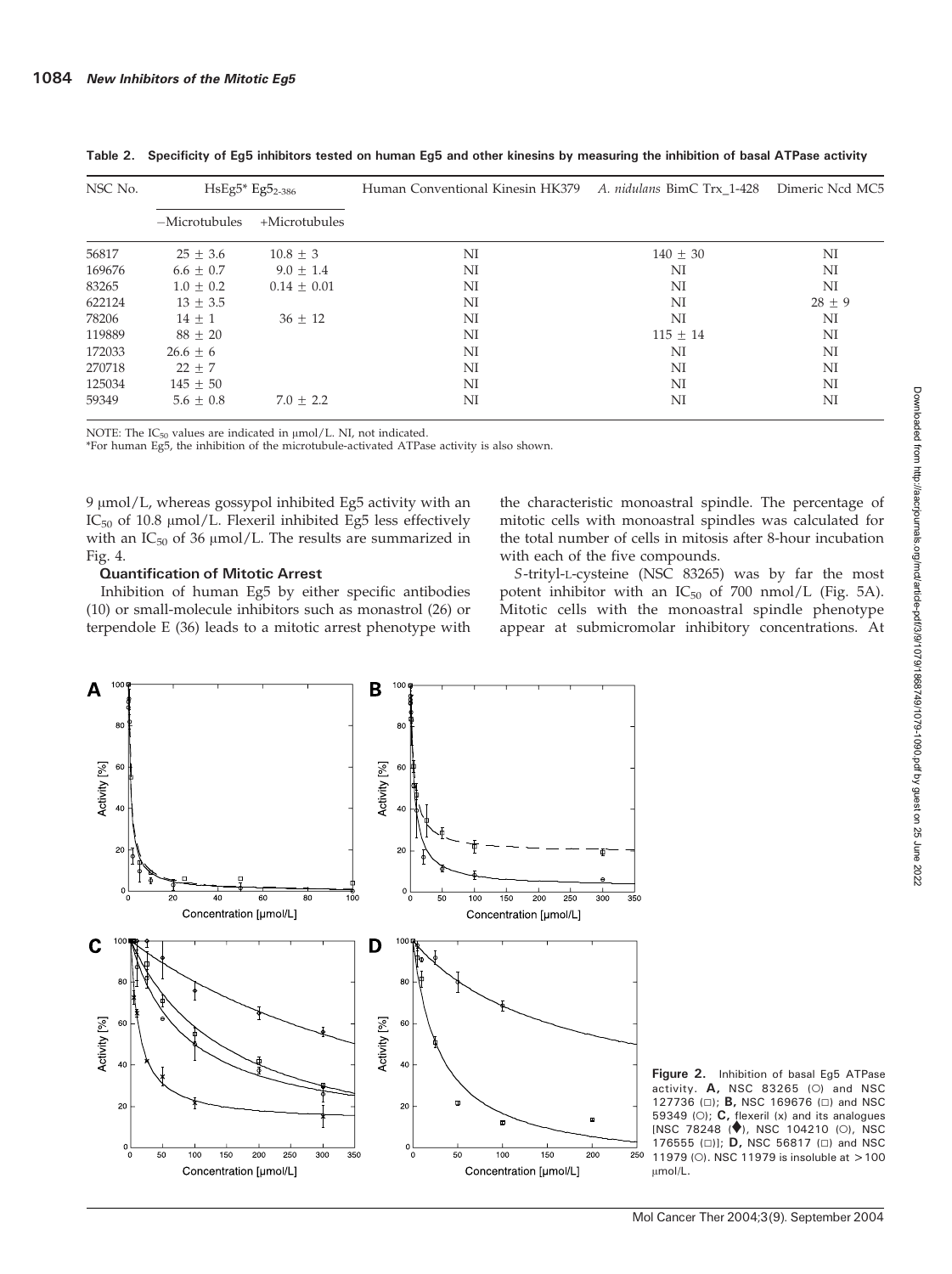Figure 3. Observed phenotype for new Eg5 inhibitors. A, monoastral spindles of mitotic cells treated with S-trityl-L-cysteine; B, normal interphase microtubule network even at 100  $\mu$ mol/L S-trityl-L-cysteine; C, induction of monoastral spindles in the presence of 100 µmol/L flexeril; D, induction of binucleated cells in the presence of 100  $\mu$ mol/L flexeril; E, monoastral spindles in the presence of 20  $\mu$ mol/L NSC 59349; F, monoastral spindles in the presence of 20  $\mu$ mol/L gossypol.



 $\geq$ 2.5  $\mu$ mol/L, practically all cells in mitosis appeared to be monoastral. An analogue of S-trityl-L-cysteine (NSC 127736) inhibits basal and microtubule-activated Eg5 activity equally well (Figs. 2A and 4A) but induces monoastral spindles with an  $IC_{50}$  of 13  $\mu$ mol/L, suggesting that this compound is probably less cell permeable than NSC 83265.

Two different phenothiazine analogues, NSC 169676 and NSC 59349, inhibited both basal and microtubule-activated ATPase activities in a concentration-dependent manner with similar  $IC_{50}$  values (Figs. 2B and 4B; Table 2). HeLa cells incubated in the presence of NSC 59349 at  $>$ 30  $\mu$ mol/L were all dead. At lower concentrations, there was a dosedependent appearance (calculated  $IC_{50}$ , 12  $\mu$ mol/L) of monoastral spindles consistent with a loss of function of Eg5 activity in mitotic cells (Fig. 5B). HeLa cells treated with phenothiazine analogue NSC 169676 at  $>10 \mu$ mol/L were already dead, indicating higher cytotoxicity. Thus, although this compound is a potent Eg5 inhibitor in vitro, its activity on Eg5 in cells cannot be directly addressed due to its high cytotoxicity unrelated to Eg5 inhibition (Fig. 5B).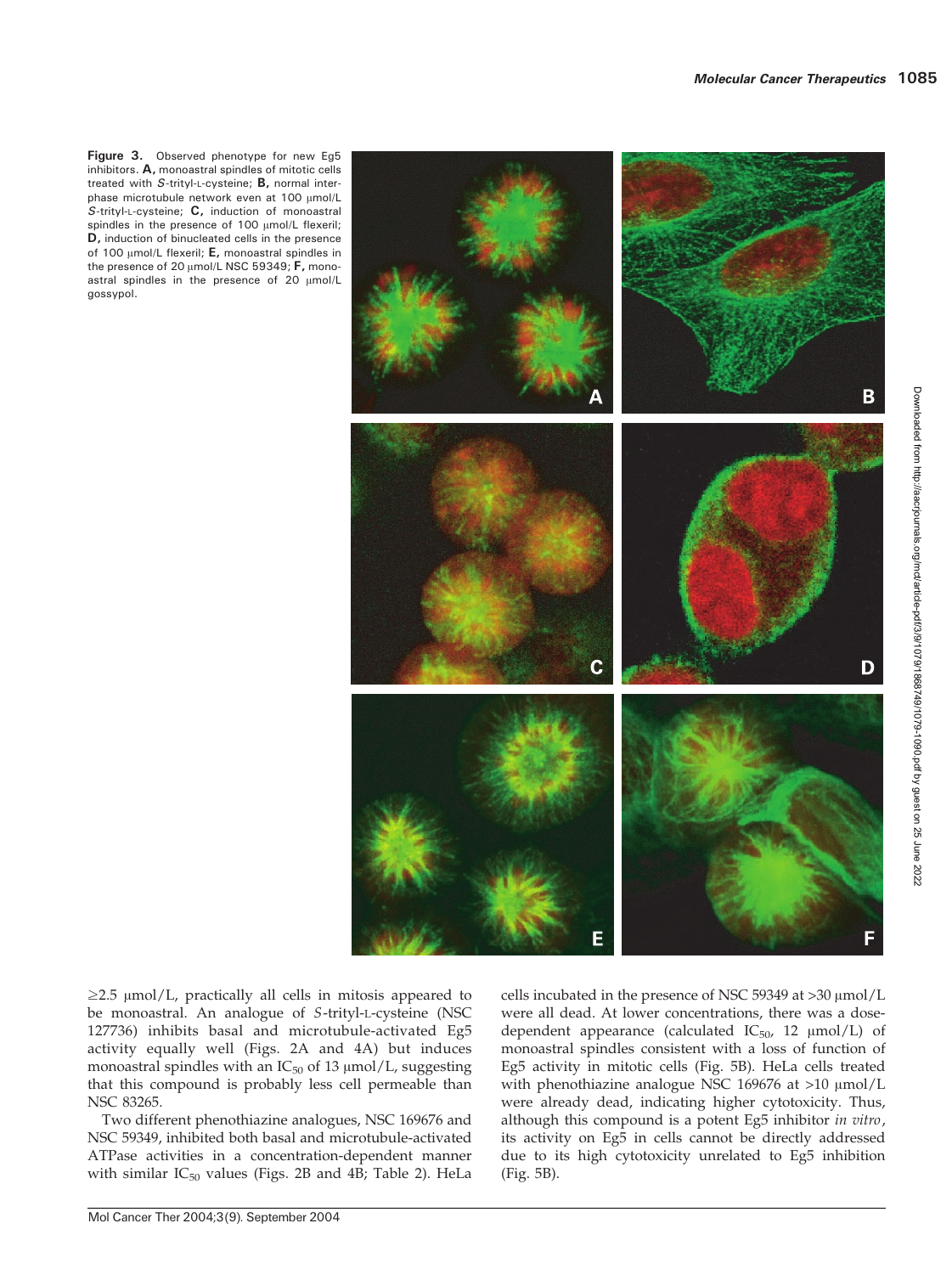

Figure 4. Inhibition of microtubuleactivated Eg5 ATPase activity. A, Strityl-L-cysteine ( $\Box$ ) and its analogue NSC 127736 (O);  $B$ , phenothiazine analogues: NSC 169676  $(\square)$  and NSC 59349 (O);  $C$ , flexeril and its analogues;  $D$ , gossypol ( $\square$ ) and its analogue NSC 11979 (O).

Flexeril (NSC 78206) is a strong inhibitor of the basal ATPase activity in a concentration-dependent manner with an  $IC_{50}$  of 14  $\mu$ mol/L (Fig. 2C; Table 2). The inhibition of the microtubule-activated ATPase activity is less pronounced (Fig. 4C), with a maximal inhibition of 40% at high inhibitory concentrations. HeLa cells treated with flexeril also showed a concentration-dependent accumulation of monoastral spindles within 8 hours of incubation. Three flexerilrelated compounds (NSC 104210, NSC 176555, and NSC 78248) were also tested. NSC 104210 and NSC 176555 inhibit to a lesser extent than flexeril, Eg5 basal and microtubule-activated ATPase in a concentration-dependent manner, with  $IC_{50}$  values of 20 and 27  $\mu$ mol/L, respectively. NSC 176555 did not significantly inhibit Eg5 activity and, consistent with the in vitro results, did not appreciably induce monoastral spindles in HeLa cells. NSC 104210 and NSC 78248 induced the monoastral spindle phenotype but to a lesser extent than flexeril (Fig. 5C).

Gossypol (NSC 56817) and its analogue NSC 11979 (Fig. 5D) are both effective inhibitors of the microtubuleactivated Eg5 ATPase activity (Fig. 4D). However, gossypol analogue NSC 11979 in contrast to NSC 56817 does not significantly inhibit the basal ATPase activity of Eg5 (Fig. 2D), suggesting that the observed inhibition of the microtubule-activated ATPase activity is due to another component of the reaction mixture. Both compounds are cytotoxic to HeLa cells at 100  $\mu$ mol/L. However, consistent

with the *in vitro* data, there was an increasing percentage of HeLa cells with monoastral spindles after 8-hour incubation with increasing concentrations of gossypol (NSC 56817) and close to 60% of mitotic cells had monoastral spindles in the presence of the drug. In contrast, cells exposed to NSC 11979 at 50  $\mu$ mol/L had only 22% mitotic cells with the characteristic monoastral spindles (Fig. 5D).

# **Discussion**

To identify novel Eg5 inhibitors, we have used a simple and rapid in vitro assay to screen two small-molecule libraries from the NCI for the inhibition of the basal and microtubule-activated ATPase activities of human Eg5. Of the total 2,869 compounds screened, 10 were identified as inhibitors of basal Eg5 ATPase activity. We found that five of these also caused significant mitotic defects characterized by the presence of monoastral spindles, a phenotype expected for the loss of Eg5 function. Thus, the in vitro screening assay used in this study is a very powerful tool and excellent alternative to previous phenotype-based assays for the discovery of new Eg5 inhibitors (26, 36), keeping in mind that recombinant human Eg5 can be easily produced in large amounts in active form. We estimate that >10,000 tests can be done with recombinant Eg5 purified from a 3 L E. coli culture.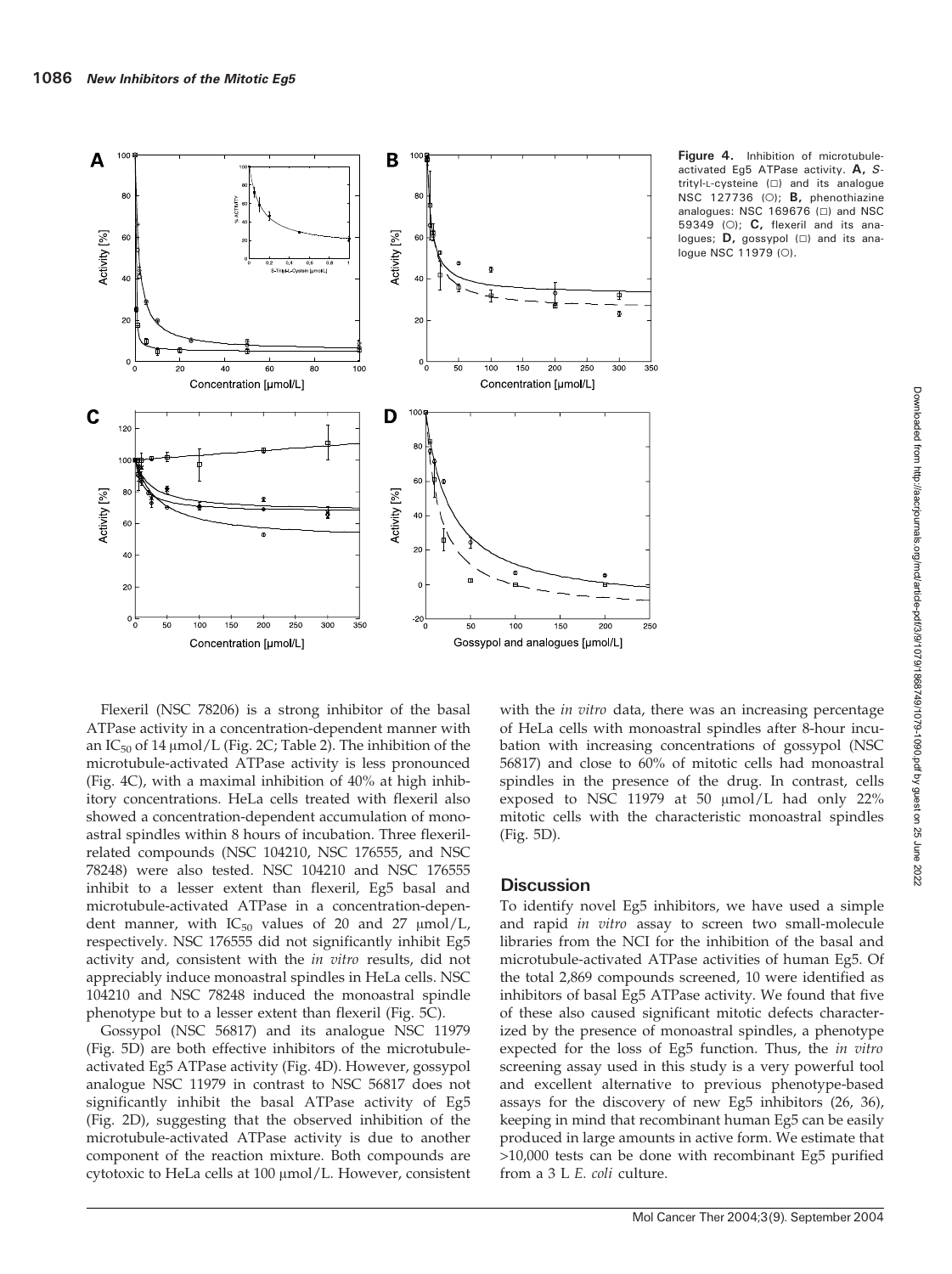The two small-molecule libraries from the NCI (structural and mechanistic sets) have the advantage that they contain a set of ''preselected'' molecules. The structural set reflects the structural diversity of chemical compounds available, whereas the mechanistic set contains molecules that display an inhibitory effect on tumor growth in the NCI 60 tumor cell line screen (42–44). Additionally, the NCI maintains a database for the compounds including the results obtained with the NCI 60 tumor cell line screen as well as the effect of these compounds on mouse tumor models. This unique set of data allows us to compare the NCI results with those of our in vitro and cell-based assays. Data on previously identified Eg5 inhibitors as well as averaged  $GI_{50}$  values of the NCI 60 tumor cell line screen for our selected set of molecules are summarized in Table 3.

## Comparison with Other Eg5 Inhibitors

Thus far, monastrol (26), terpendole E (36), and CK0106023, a quinazolinone analogue (50), have been identified in the literature as mitotic inhibitors targeting human Eg5 (Table 3). CK0106023 is the most effective inhibitor of Eg5 activity known thus far. The R-enantiomer of CK0106023, which was obtained after synthetic chemical optimization, is the effective molecule in cell-based and in vitro assays. This inhibitor arrests cell in mitosis and leads to growth inhibition of human tumor cell lines with a mean  $GI_{50}$  of 364 nmol/L of the cell lines tested. Thus, CK0106023 is about a factor 4 more potent than S-trityl-Lcysteine ( $GI_{50}$ , 1.3  $\mu$ mol/L, NCI 60 tumor cell line screen). In vitro CK0106023 is an allosteric inhibitor of human Eg5 with a  $K_i$  of 12 nmol/L compared with 140 nmol/L for S-trityl-L-cysteine.



Figure 5. Concentration dependence of induction of monoastral spindles. A, NSC 83265 and NSC 127736. HeLa cells were incubated with increasing concentrations of the drug for 8 hours, and following fixation, cells were stained for immunofluorescence microscopy with an anti-tubulin antibody (green) and propidium iodide (red). Cells with monoastral spindles were scored as a percentage of total mitotic cells. B, phenothiazine-based compounds NSC 169676 and NSC 59349. NSC 59349 (dark bars and stars) induces monoastral spindles, whereas NSC 169676 (open bars and stars) is cytotoxic at  $>10$   $\mu$ mol/L. Stars, cell death. C, flexeril and its analogues (NSC 104210, NSC 176555, and NSC 78248). **D**, gossypol induces monoastral spindles more efficiently than its analogue. Right, in all cases, chemical structures of inhibitors and related analogues.

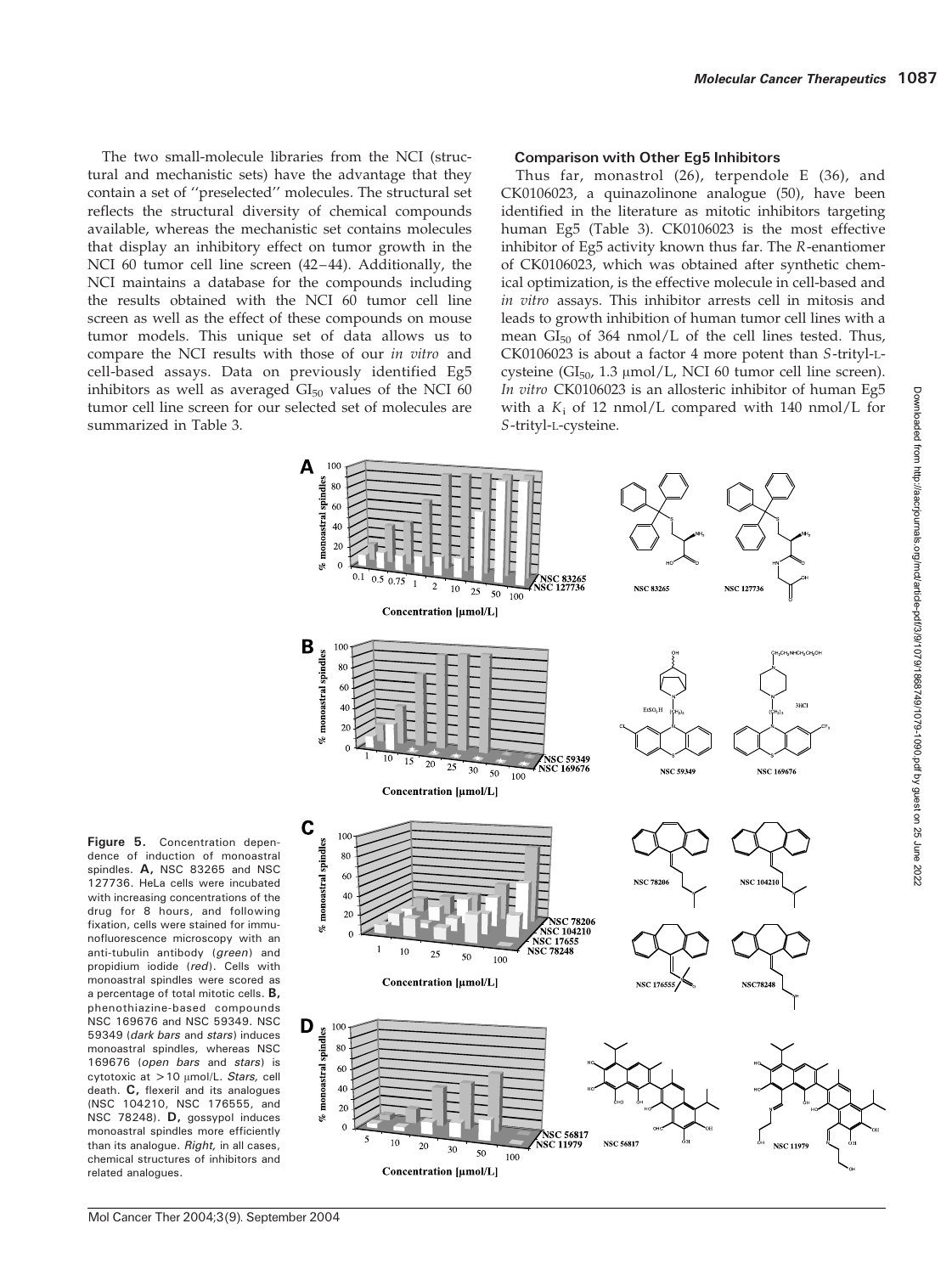| NSC No./Name                               | Structure | Mitotic Arrest<br>$IC_{50}$ , µmol/L                                                    | NCI 60 Tumor Cell Line<br>Screen $GI_{50}$ , mol/L*                   |
|--------------------------------------------|-----------|-----------------------------------------------------------------------------------------|-----------------------------------------------------------------------|
| CK0106023 <sup>t</sup>                     |           | $\mbox{ND}$                                                                             | $364$ nmol/L                                                          |
| Monastrol                                  |           | 25(50)                                                                                  | $\mbox{ND}$                                                           |
| Terpendole E                               | 휾         | $\mbox{ND}$                                                                             | $\mbox{ND}$                                                           |
| 56817<br>169676<br>83265<br>78206<br>59349 |           | $\sim 40$<br>$12\,$<br>$0.7\,$<br>$\sim\!50$<br>$\mathrm{ND}^{\scriptscriptstyle\ddag}$ | $2.92e - 6$<br>$2.97e - 5$<br>$1.31e-6$<br>$1.42e - 5$<br>$2.19e - 6$ |

#### Table 3. Comparison of known human Eg5 mitotic arrest inhibitors

\*Data taken from the NCI database.  $GI_{50}$  is 50% inhibition of growth averaged over 60 tumor cell lines.

\*Mean growth inhibitory activity of compound CK0106023 toward 12 human cell lines. Data taken from ref. 50.

<sup>‡</sup>HeLa cells treated with 15 µmol/L NSC 59349 were already dead after 8-hour incubation.

Because we have the active monastrol enantiomer (S-isomer) in our laboratory, we can directly compare it with the newly discovered Eg5 inhibitors described in this article using the same Eg5 construct for in vitro assays and HeLa cells for the determination of  $IC_{50}$  for mitotic arrest. Compared with S-monastrol, S-trityl-L-cysteine is a more potent inhibitor of microtubule-activated ATPase activity by a factor of 36. We observe a factor of 42 when we compare the  $IC_{50}$  of HeLa cells in mitotic arrest when treated with both inhibitors. Interestingly, neither inhibitor is toxic to HeLa cells even at inhibitory concentrations as high as  $100 \mu \text{mol/L}$ .

An  $IC_{50}$  for mitotic cells with monoastral spindles treated with terpendole E has not yet been reported. However, the  $IC_{50}$  for the inhibition of microtubule-activated ATPase activity for this inhibitor has been determined to be 23  $\mu$ mol/L (36). Terpendole E inhibited the basal ATPase activity of Eg5 only weakly. Therefore, S-trityl-L-cysteine is considerably more efficient than either S-monastrol or terpendole E.

#### S-Trityl-L-Cysteine

To our knowledge, this work describes the first identification of a potential protein target for S-trityl-L-

cysteine, which might lead to tumor growth inhibition. This non-natural amino acid is listed in the NCI standard agent database as one of 171 molecules with a ''particular high stage of interest at the NCI'' (44). The molecule is enantiomerically pure, is cheap, and can be bought in large amounts. Surprisingly little can be found in the literature, except the study of a few analogues (51, 52). Recently, the antitumor activity of irofulven in the presence of S-trityl-Lcysteine and other antimitotic compounds has been studied (53). Of all molecules tested, we found S-trityl-L-cysteine to be the most effective for inhibition of the in vitro Eg5 activity ( $IC_{50}$ , 1.0  $\mu$ mol/L) and for inducing mitotic arrest in dividing cells (IC $_{50}$ , 700 nmol/L). Evidence that human mitotic Eg5 is the target of S-trityl-L-cysteine in vitro and cell-based assays is supported by comparing our data with the data from the NCI 60 tumor cell line screen. The inhibition data from all sources are in very good agreement (inhibition of in vitro Eg5 basal ATPase activity:  $IC_{50}$ , 1.0  $\mu$ mol/L; HeLa cells in mitotic arrest after treatment with S-trityl-L-cysteine:  $IC_{50}$ , 0.7  $\mu$ mol/L; average of inhibition of growth in 60 different tumor cell lines:  $IC_{50}$ , 1.31  $\mu$ mol/L). Additionally, S-trityl-L-cysteine is not toxic for interphase cells at  $100 \mu \text{mol/L}$ . Interphase cells show no obvious visual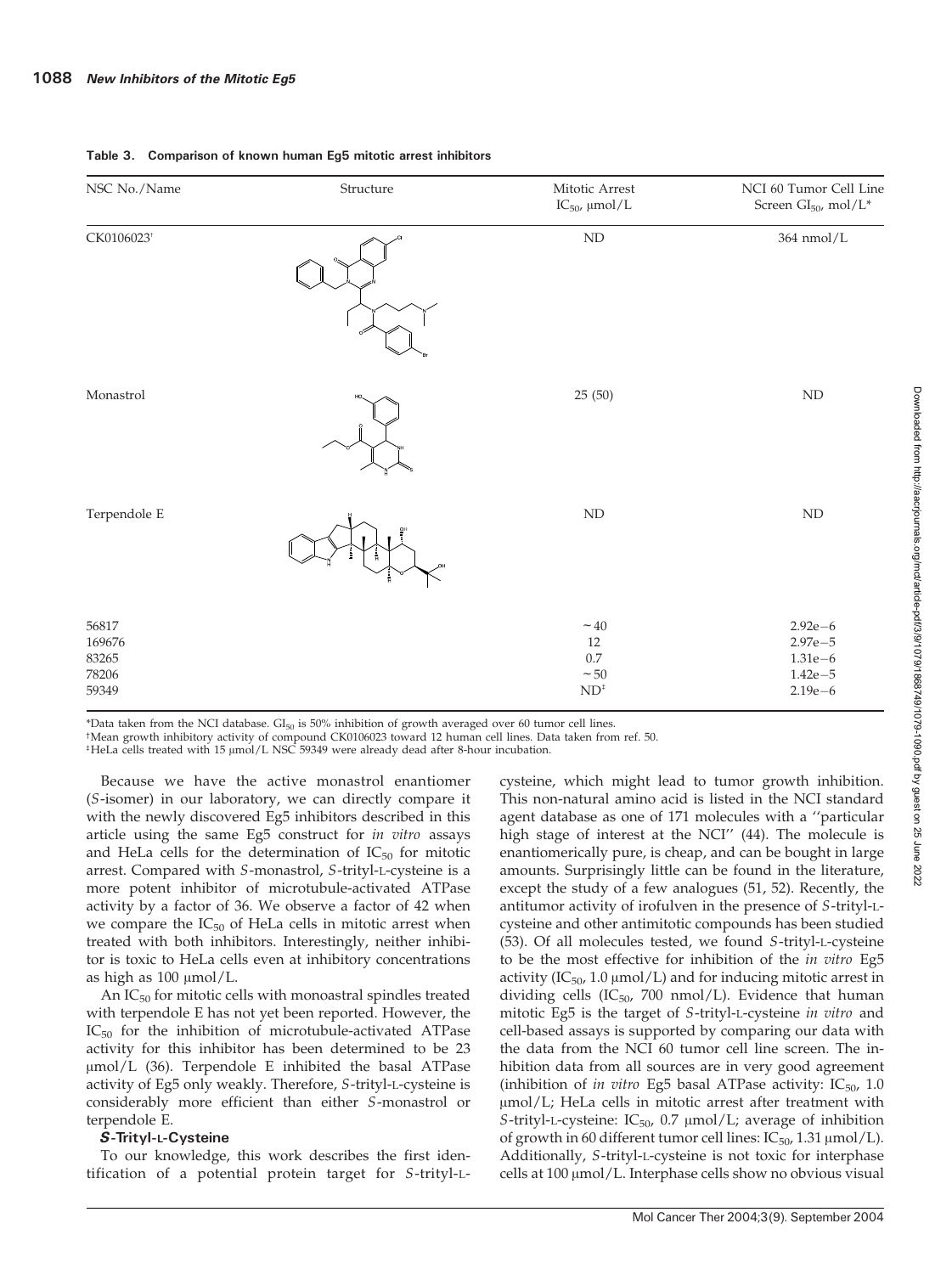defect and only mitotic cells display a phenotype. We therefore conclude that human mitotic Eg5 is a target of S-trityl-Lcysteine and its inhibition is probably responsible for tumor growth inhibition through induction of mitotic arrest and subsequent death of proliferating cells.

## Phenothiazine Analogues

Phenothiazines have a variety of biological activities: different phenothiazine analogues may show antimicrobial, antifungal, psychotropic, and antitumor activities (54) and seem to target different proteins with different mechanisms of action. The antitumor effects of several phenothiazine analogues have been investigated, but the protein target(s) responsible for the antitumor activity has remained unidentified. Using the two small libraries from the NCI, we have found two different phenothiazine analogues (NSC 169676 and NSC 59349) that inhibit the basal and microtubule-activated ATPase activities of human Eg5 and lead to mitotic arrest in HeLa cells. Both molecules inhibit tumor growth in the NCI 60 tumor cell line screen (Table 3). Thus, mitotic Eg5 might be one of the targets of phenothiazine derivatives with antitumor activity. A large number of different phenothiazine analogues from the NCI collection are currently being investigated to identify potentially more effective analogues.

# Gossypol

Gossypol is a natural small molecule isolated from cotton seeds. Two well-known effects are potential use as a male antifertility agent and the inhibition of tumor growth (55, 56). Gossypol, which possesses axial chirality, displays atropisomery, so that the molecule exists as two enantiomers. (-)Gossypol possesses higher anticancer potency than  $(\pm)$ gossypol (57). The molecule is highly cell permeable. Gossypol is known to target several proteins such as dehydrogenases (58), cathepsin L (59), protein kinase C (60), topoisomerase II (61), protein kinase A (62), and the serine/threonine protein phosphatase calcineurin (63). To the best of our knowledge, we describe for the first time the inhibition of a member of the kinesin superfamily by gossypol leading to a mitotic arrest phenotype.

# Flexeril

Flexeril (NSC 78206) is a commonly prescribed muscle relaxant that we have identified for the first time as inducing mitotic arrest in HeLa cells (Fig. 3E). Like the phenothiazine analogues, it is a tricyclic molecule but with a central seven-membered ring. Amitriptyline (NSC 104210) differs from flexeril by only one double bond, but the in vitro and mitotic arrest activity is reduced by a factor of 2.

#### Specificity of Inhibitors

Is the mitotic arrest phenotype observed with these inhibitors uniquely due to the inhibition of human Eg5 activity? We have tested the effect of the inhibitors identified in the in vitro screen on different members of the kinesin superfamily. Three inhibitors (NSC 56817, NSC 622124, and NSC 119889) seem to inhibit other kinesins as well. The remaining seven compounds do not inhibit the other kinesins tested. However, the final proof for the specificity of these inhibitors can only be given when several or, in the best case, all Homo sapiens kinesin superfamily members have been tested for inhibition. Therefore, an important step is to identify all the kinesins that are responsible for a mitotic arrest phenotype, as shown recently for 25 kinesins from D. melanogaster (64). Human CENP-E and MKLP1 are also known to induce a mitotic arrest phenotype (3) and should be tested for in vitro inhibition.

Experiments are currently under way to study in more detail the interaction between this new set of inhibitors and human Eg5 as well as the effect of inhibitor analogues, which will hopefully lead to more efficient Eg5 inhibitors.

## Acknowledgments

We thank the NCI/NIH for providing us with the mechanistic and structural diversity sets, the Drug Synthesis and Chemistry Branch, Developmental Therapeutics Program, Division of Cancer Treatment and Diagnosis (NCI) for selected small molecules and inhibitor analogues, Ronald Vale for the expression clone coding for dimeric human conventional kinesin HK379, David Hackney for A. nidulans BimC, Sharon Endow for Ncd, and Sebastien Brier for technical assistance in mass spectrometry analysis (Institut de Biologie Structurale, Grenoble, France).

#### **References**

1. Hamel E. Antimitotic natural products and their interactions with tubulin. Med Res Rev 1996;16:207 – 31.

2. Wani MC, Taylor HL, Wall ME, Coggon P, McPhail AT. Plant antitumor agents. VI. The isolation and structure of Taxol, a novel antileukemic and antitumor agent from Taxus brevifolia. J Am Chem Soc 1997;93:2325-7.

3. Wood KW, Cornell WD, Jackson JR. Past and future of the mitotic spindle as an oncology target. Curr Opin Pharmacol 2001;1:370 – 7.

4. Jordan MA, Wendell K, Gardiner S, Derry WB, Copp H, Wilson L. Mitotic block induced in HeLa cells by low concentrations of paclitaxel (Taxol) results in abnormal mitotic exit and apoptotic cell death. Cancer Res 1996;56:816 – 25.

5. Rowinski EK, Chaudhry V, Cornblath DR, Donehower RC. Neurotoxicity of taxol. J Natl Cancer Inst 1993;15:107 – 15.

6. Rowinski EK. The development and clinical utility of the taxane class of antimicrotubule chemotherapy agents. Annu Rev Med 1997;48:353 – 74.

7. Roberge M, Cinel B, Anderson HJ, et al. Cell-based screen for antimitotic agents and identification of analogues of rhizoxin, eleutherobin, and paclitaxel in natural extracts. Cancer Res 2000;60:5052 – 8.

8. Wittmann T, Hyman A, Desai A. The spindle: a dynamic assembly of microtubules and motors. Nat Cell Biol 2001;3:E28 – 34.

9. Miyamoto DT, Perlman ZE, Mitchison TJ, Shirasu-Hiza M. Dynamics of the mitotic spindle—potential therapeutic targets. Prog Cell Cycle Res 2003;5:349 – 60.

10. Blangy A, Lane HA, d'Herin P, Harper M, Kress M, Nigg EA. Phosphorylation by p34cdc2 regulates spindle association of human Eg5, a kinesin-related motor essential for bipolar spindle formation in vivo. Cell 1995;83:1159 – 69.

11. Mountain V, Simerly C, Howard L, Ando A, Schatten G, Compton DA. The kinesin-related protein, HSET, opposes the activity of Eg5 and crosslinks microtubules in the mammalian mitotic spindle. J Cell Biol 1999;147:  $351 - 66.$ 

12. DeLuca JG, Newton CN, Himes RH, Jordan MA, Wilson L. Purification and characterization of native conventional kinesin, HSET, and CENP-E from mitotic HeLa cells. J Biol Chem 2002;276:28014 – 21.

13. Nislow C, Lombillo VA, Kuriyama R, McIntosh JR. A plus-end-directed motor enzyme that moves antiparallel microtubules in vitro localizes to the interzone of mitotic spindles. Nature 1992;359:543 – 7.

14. Lee YM, Lee S, Lee E, et al. Human kinesin superfamily 4 is dominantly localized in the nuclear matrix and is associated with chromosomes during mitosis. Biochem J 2001;360:549 – 56.

15. Yen TJ, Li G, Schaar BT, Szilak I, Cleveland DW. CENP-E is a putative kinetochore motor that accumulates just before mitosis. Nature 1992; 359:536 – 9.

16. Tokai N, Fujimoto-Nishiyama A, Toyoshima Y, et al. Kid, a novel kinesin-like DNA binding protein, is localized to chromosomes and the mitotic spindle. EMBO J 1996;15:457 – 67.